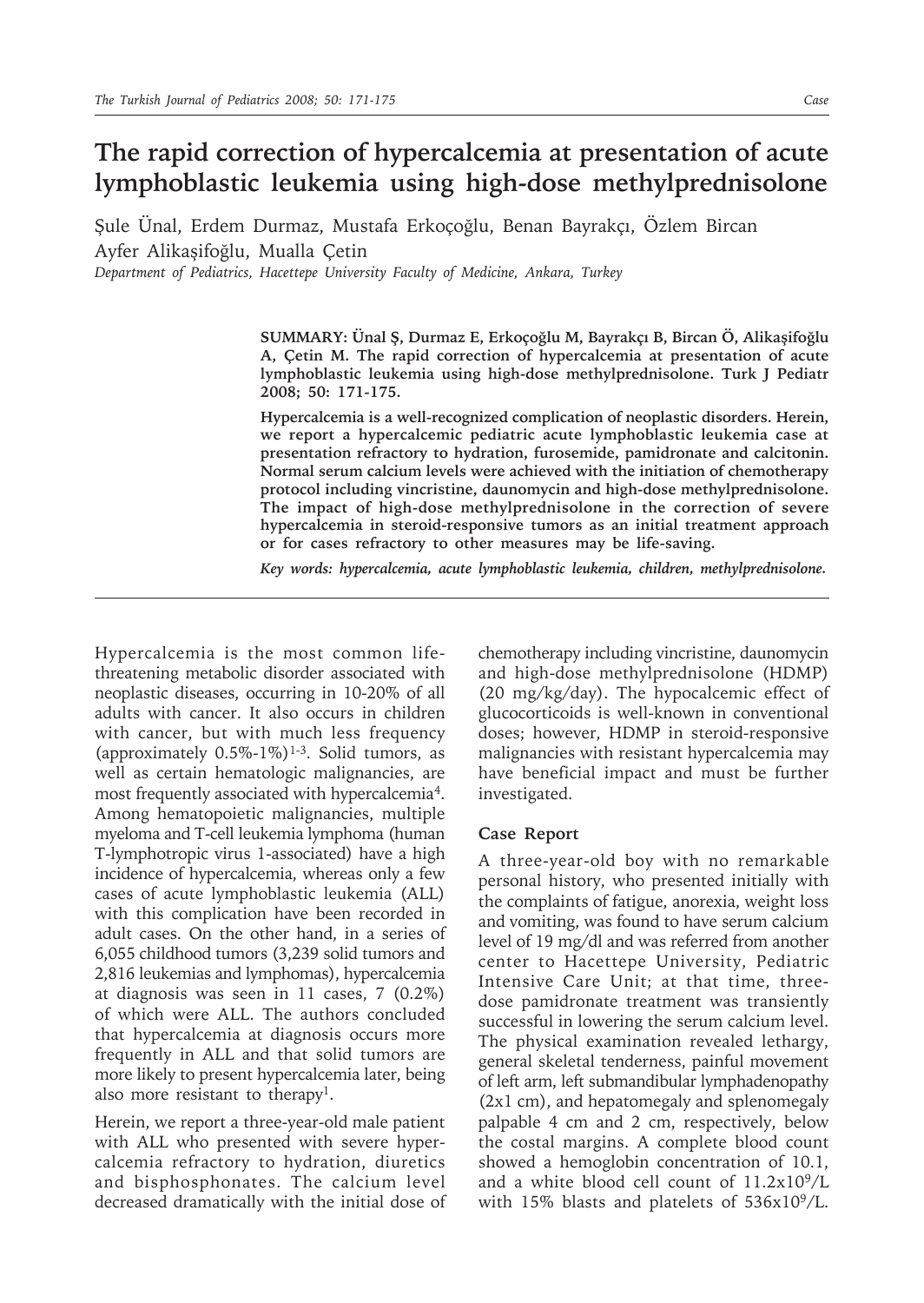Serum chemistry values were as follows: blood urea nitrogen (BUN) 15.6 mg/dl, creatinine 0.41 mg/dl, and uric acid 13.1 mg/dl. Serum calcium and phosphate concentrations were initially 22.2 and 3.1 mg/dl, respectively. The ionized calcium was measured as 2.79 (0.9- 1.3 mmol/L). The concomitantly studied serum vitamin D and parathyroid hormone (PTH) levels were 46.2 (20-120 µg/L) and 6.6 (12- 95 ng/ml). The PTH–related protein (rP) and urinary cyclic adenosine monophosphate levels were not determined. A skeletal radiographic examination revealed bilateral proximal diaphyseal fractures in humeri, bilateral distal diaphyseal fractures in femurs and metaphyseal radiolucent bands compatible with leukemic involvement (Fig. 1). No mediastinal mass was detected in radiologic evaluation. The bone marrow aspiration showed 85% L1 blasts according to French-American-British (FAB) classification and the immune phenotyping reveled a diagnosis of T-cell ALL.

The patient was treated initially with 3000 ml/m2 saline infusion, furosemide (1 mg/kg/ dose, q12h), pamidronate (0.5 mg/kg/dose by the 4th hour of admission and 1 mg/kg/dose by the 24th hour of admission) and calcitonin (the initial dose applied concomitantly with the onset of hydration in admission, 4 Unit/ kg/dose, q8h, for a total of 7 doses). These measures were able to lower serum calcium level from 22.2 mg/dl to 17.1 (ionized calcium 1.99 mmol/L) by the 44th hour of admission. We initiated modified St. Jude Total XIII remissioninduction chemotherapy protocol by the 44th hour of admission and the first day agents including vincristine (1.5 mg/m2), daunomycin  $(25 \text{ mg/m}^2)$  and MP  $(20 \text{ mg/kg/day})$  were given. After the onset of chemotherapy, saline hydration and furosemide were continued and one last dose of calcitonin was also applied three hours after the onset of chemotherapy regimen. By the 15th hour of the chemotherapy regimen, serum calcium level decreased from 17.1 to 12.7 mg/dl, and by the 24th hour we achieved a level of 8.94 mg/dl (Fig. 2 and Table I).

# **Discussion**

Bone lesions in ALL are well-recognized and are present in 21% of childhood cases of leukemia at diagnosis5. These lesions include transverse metaphyseal bands, osteopenia and periosteal



**Fig. 1.** Skeletal survey revealed bilateral proximal diaphyseal fractures in humeri, bilateral distal diaphyseal fractures in femurs and metaphyseal radiolucent bands compatible with leukemic involvement.



**Fig. 2.** Serum calcium levels during follow-up.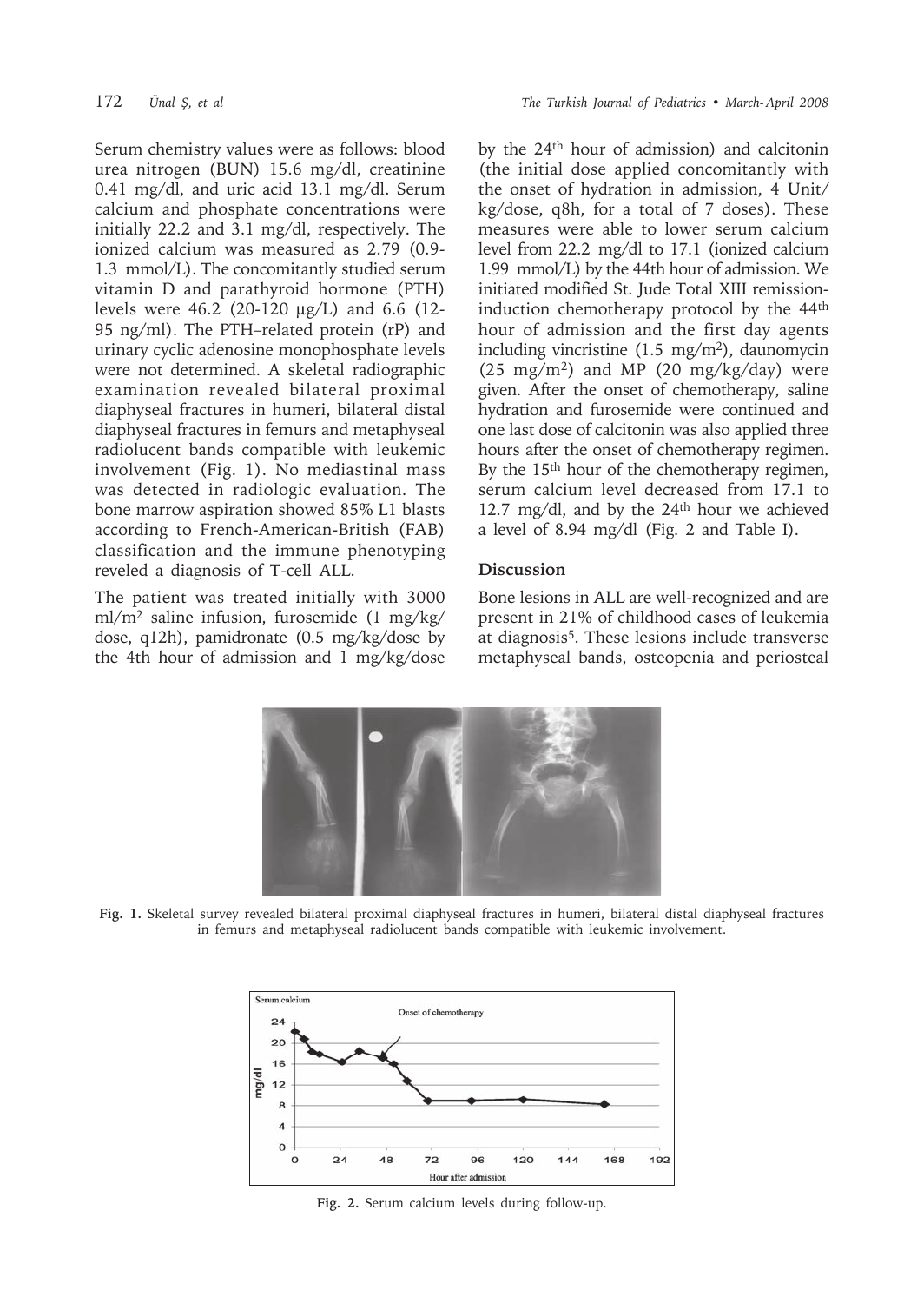|                                      | On<br>admission | Day 1 | Day $2$ | Day 3 | Day 4 | Day $5$ | Day 6 |
|--------------------------------------|-----------------|-------|---------|-------|-------|---------|-------|
| Calcium $(8.1-10 \text{ mg/dl})$     | 22.28           | 16.32 | 17.1    | 8.14  | 8.98  | 9.1     | 9.59  |
| Ionized calcium (0.9-1.3 mmol/L)     | 2.79            | 2.22  | 1.99    | 0.80  | 0.93  | 0.94    | 1.10  |
| Phosphorus $(3.4-4.7 \text{ mg/dl})$ | 3.17            | 3.01  | 3.90    | 4.98  | 6.43  | 3.46    | 3.01  |
| BUN (5-18 mg/dl)                     | 15.6            | 18.7  | 12.6    | 42.6  | 69.5  | 59      | 38.5  |
| Creatinine $(0-1.3 \text{ mg/dl})$   | 0.41            | 0.53  | 0.41    | 0.84  | 0.86  | 0.77    | 0.53  |
| Uric acid $(2.4-5.7 \text{ mg/dl})$  | 13.1            | 9.2   | 5.1     | 6.7   | 7.6   | 5.5     | 3.7   |
| Vitamin D $(20-120 \mu g/L)$         | 46.2            |       |         |       |       |         |       |
| PTH $(12-95 \text{ ng/ml})$          | 6.6             |       |         |       |       |         |       |

**Table I.** Serum Biochemical Parameters During Follow-Up of the Patient

BUN: Blood urea nitrogen. PTH: Parathyroid hormone.

reactions. Unexplained hypercalcemia should prompt a possible diagnosis of malignancy especially in the presence of pathologic fractures, as in this case. The presence of pathologic fractures in the presented case designates a later stage of disease that is different from the previously described pediatric ALL cases with hypercalcemia. It is also interesting that the vital signs and the electrocardiographic evaluation were normal, although the serum calcium level was as high as 22.2 mg/dl.

Two types of cancer-induced hypercalcemia have been described: osteolytic and humoral hypercalcemia. Osteolytic hypercalcemia results from direct bone destruction by primary or metastatic tumor. Humoral hypercalcemia is mediated by circulating factors secreted by malignant cells such as PTH-rP or -peptide<sup>6-7</sup>. PTHrP is homologous to normal PTH, binds with the same receptors on skeletal and renal target tissues, and affects calcium and phosphate homeostasis, as does PTH7-9. Increased blood levels of PTHrP have been found in patients with solid tumors; however, results in hematologic malignancies with hypercalcemia are variable Three cases of adult leukemia with hypercalcemia (1 B-cell ALL and 2 T-cell ALL) were reported to show an increase in serum PTHrP concentration accompanied by leukemic cell proliferation<sup>10</sup>. In a report describing four cases of pediatric ALL with hypercalcemia from a single institution, all four cases showed elevated serum PTHrP11. On the other hand, some reports indicated the lesser importance of PTHrP in hematologic malignancies4. Circulating growth factors including transforming growth factor- $\alpha$  and -β, interleukin-1 and -6, and tumor necrosis factor (TNF)- $α$  may also mediate hypercalcemia<sup>12</sup>.

Although hydration together with moderate doses of furosemide is the classical approach for the treatment of hypercalcemia, these measures may be inadequate in malignancyassociated cases and may require addition of bisphosphonates, calcitonin or plicamycin. Bisphosphonate treatment reduces the number of osteoclasts in sites undergoing active bone resorption and may prevent osteoclast expansion by inhibiting differentiation from their monocytemacrophage precursors<sup>13</sup>. Calcitonin rapidly inhibits calcium and phosphorus resorption from bone and decreases renal calcium reabsorption<sup>14</sup>. Plicamycin (also referred to as mithramycin) is an inhibitor of osteoclast RNA synthesis. It has been shown to inhibit bone resorption in vitro and is clinically effective in the presence or absence of bone metastases $15$ . Calcitonin and plicamycin have a more rapid hypocalcemic effect than bisphosphonates; however, bisphosphonates reduce serum calcium concentrations to normocalcemic ranges more frequently16-17. In addition, the hypocalcemic effect of bisphosphonates is more sustained after repeated administration<sup>18</sup>.

Glucocorticoids have efficacy as hypocalcemic agents primarily in steroid-responsive tumors (e.g., lymphomas and myeloma) and in patients whose hypercalcemia is associated with increased vitamin D synthesis or intake (sarcoidosis and hypervitaminosis D)19-20. Glucocorticoids increase urinary calcium excretion and inhibit vitamin Dmediated gastrointestinal calcium absorption. The hypocalcemic response of glucocorticoids, however, is typically slow and one to two weeks may elapse before serum calcium concentrations decrease. Glucocorticoid is known to prolong the calcium-lowering effect of calcitonin.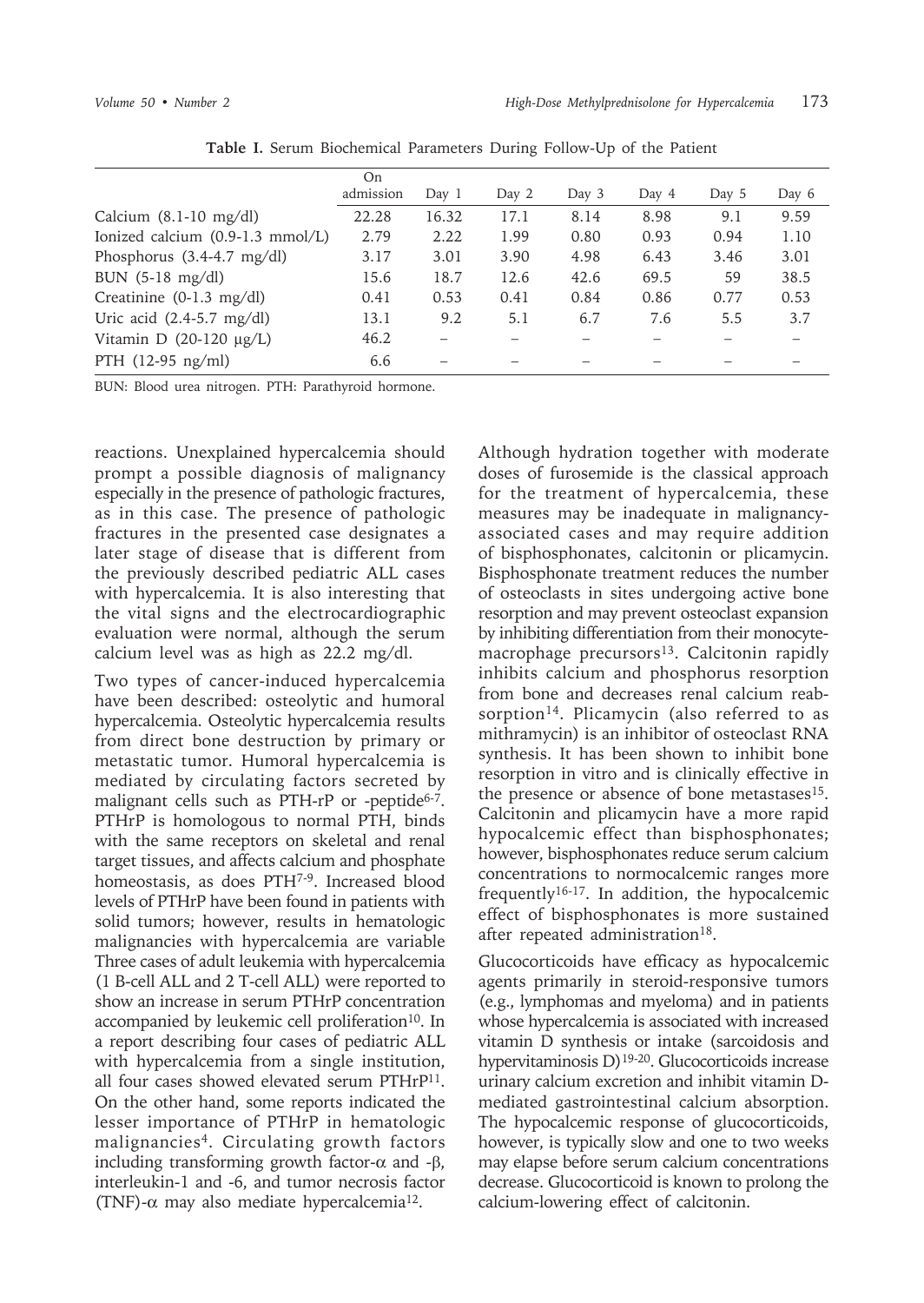In the presented case, the hypercalcemia was quite refractory to conventional treatments of hydration, furosemide, pamidronate and calcitonin, and the initiation of chemotherapy protocol resulted in a rapid normalization in serum calcium levels. Although the pamidronate treatment may have a sustained decreasing effect on calcium levels and the tumor lysis effect may also have contributed to that decrease, the response to vincristine, daunomycin and HDMP is dramatic. Previous studies have shown that the effect of steroid on leukemic cell death is related to glucocorticoid receptor occupation<sup>21</sup>, the presence of nonfunctional receptor protein $22,23$  and lineagespecific differences in glucocorticoid receptor levels24. The use of glucocorticoids for hypercalcemia seen in steroid-responsive malignancy cases is well known; however, the recommended pediatric dose of prednisone is orally 1-2 mg/kg/day. Glucocorticoids exhibit hypocalcemic effect slowly at these doses, but at higher doses, such as applied in our case, the hypocalcemic effect may be more rapid. In our center, we apply modified St. Jude Total XIII protocol<sup>25</sup>. The use of HDMP (20 mg/kg/day) in this regimen was found to have a statistically significant beneficial effect on eight-year event-free survival rates when compared to conventional-dose glucocorticoid (60 mg/m2/day) (66% vs 53%)26.

In conclusion, hypercalcemia may be an initial finding of ALL patients at presentation. In the present case, although pamidronate has the cumulative continuing effect on calcium decrease, the impact of HDMP in the correction of severe hypercalcemia in steroid-responsive tumors as an initial treatment approach or as an addition in cases refractory to other measures may be life-saving. Further clinical observations supporting the beneficial effect are required for the treatment of this fatal association.

### **REFERENCES**

- 1. McKay C, Furman WL. Hypercalcemia complicating childhood malignancies. Cancer 1993; 72: 256-260.
- 2. Leblanc A, Caillaud JM, Hartmann O, et al. Hypercalcemia preferentially occurs in unusual forms of childhood non-Hodgkin's lymphoma, rhabdomyosarcoma, and Wilms' tumor. A study of 11 cases. Cancer 1984; 54: 2132-2136.
- 3. Kerdudo C, Aerts I, Fattet S, et al. Hypercalcemia and childhood cancer: a 7-year experience. J Pediatr Hematol Oncol 2005; 27: 23-27.
- 4. Warrell RP Jr. Metabolic emergencies. In: DeVita VT Jr, Hellman S, Rosenberg SA (eds). Cancer: Principles and Practice of Oncology (5th ed). Philadelphia, Pa: Lippincott-Raven Publishers; 1997: 2486-2493.
- 5. Harutsumi M, Akazai A, Kitamura T, et al. A case of acute lymphoblastic leukemia accompanied with the production of parathyroid hormone-related protein. Miner Electrolyte Metab 1995; 21: 171-176.
- 6. Mundy GR, Martin TJ. The hypercalcemia of malignancy: pathogenesis and management. Metabolism 1982; 31: 1247-1277.
- 7. Broadus AE, Mangin M, Ikeda K, et al. Humoral hypercalcemia of cancer. Identification of a novel parathyroid hormone-like peptide. N Engl J Med 1988; 319: 556-563.
- 8. Horiuchi N, Caulfield MP, Fisher JE, et al. Similarity of synthetic peptide from human tumor to parathyroid hormone in vivo and in vitro. Science 1987; 238: 1566-1568.
- 9. Suva LJ, Winslow GA, Wettenhall RE, et al. A parathyroid hormone-related protein implicated in malignant hypercalcemia: cloning and expression. Science 1987; 237: 893-896.
- 10. Oda N, Nakai A, Hayashi R, et al. Utility of measuring serum parathyroid hormone–related protein concentration in leukemic patients with hypercalcemia for assessing disease status. Eur J Endocrinol 1998; 139: 323-329.
- 11. Hibi S, Funaki H, Ochiai-Kanai R, et al. Hypercalcemia in children presenting with acute lymphoblastic leukemia. Int J Hematol 1997; 66: 353-357.
- 12. Dodwell DJ. Malignant bone resorption: cellular and biochemical mechanisms. Ann Oncol 1992; 3: 257-267.
- 13. Coleman RE. Bisphosphonate treatment of bone metastases and hypercalcemia of malignancy. Oncology (Huntingt) 1991; 5: 55-60.
- 14. Thiébaud D, Jacquet AF, Burckhardt P. Fast and effective treatment of malignant hypercalcemia. Combination of suppositories of calcitonin and a single infusion of 3-amino 1-hydroxypropylidene-1-bisphosphonate. Arch Intern Med 1990; 150: 2125-2128.
- 15. Parsons V, Baum M, Self M. Effect of mithramycin on calcium and hydroxyproline metabolism in patients with malignant disease. Br Med J 1967; 1: 474-477.
- 16. Ostenstad B, Andersen OK. Disodium pamidronate versus mithramycin in the management of tumour-associated hypercalcemia. Acta Oncol 1992; 31: 861-864.
- 17. Ralston SH, Gardner MD, Dryburgh FJ, Jenkins AS, Cowan RA, Boyle IT. Comparison of aminohydroxypropylidene diphosphonate, mithramycin, and corticosteroids/calcitonin in treatment of cancerassociated hypercalcaemia. Lancet 1985; 2: 907-910.
- 18. Elomaa I, Blomqvist C, Porkka L, et al. Diphosphonates for osteolytic metastases. Lancet 1985; 1: 1155-1156.
- 19. Mundy GR, Rick ME, Turcotte R, Kowalski MA. Pathogenesis of hypercalcemia in lymphosarcoma cell leukemia. Role of an osteoclast activating factor-like substance and a mechanism of action for glucocorticoid therapy. Am J Med 1978; 65: 600-606.